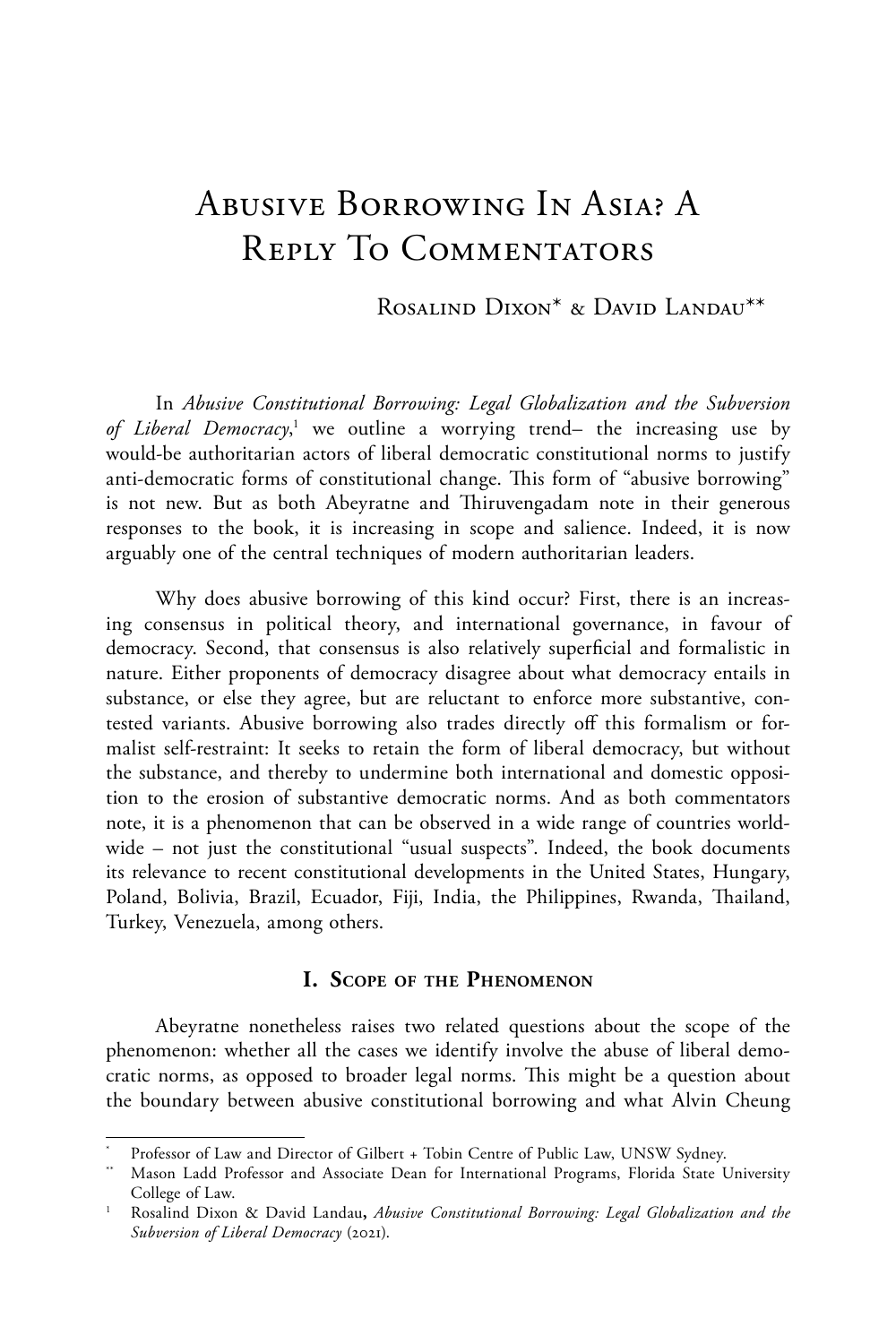has termed "abusive legalism".2 Related to this, he asks whether some examples involve the autochthonous development of abusive legalism, without any discernible element of borrowing.

A leading example, according to Abeyratne, is the use of the "unconstitutional constitutional amendment" (UCA) doctrine by the Thai Constitutional Court – though, on the logic of his account, one might add to that list the use of similar doctrines by the constitutional courts of Bolivia, Ecuador or Venezuela.

We agree with Abeyratne that, unlike some of the other norms we canvas (e.g., constitutional rights), the origins of this doctrine are somewhat less clearly liberal democratic. The doctrine is often associated with the distinction between primary and secondary constituent power – or the idea that there is a distinction between the unconstrained nature of constituent power and the (legally constrained) nature of *constituted power*. 3 Carl Schmitt, who helped develop the idea of constituent power, was a quintessentially non-liberal thinker.<sup>4</sup> But there is also a growing association between the UCA doctrine and commitments to democracy and democratic constitutionalism.

In Latin America, for example, the doctrine is generally associated with the decisions of the Supreme Court of Costa Rica and Constitutional Court of Colombia, in contexts where both courts relied on it to strike down amendments that would have undermined democratic pluralism and constitutionalism. In South Asia, the origins of the doctrine likewise lie in commitments to liberal rights (such as rights to property) and liberal democratic commitments to limited government and the rule of law. At least in a modern context, therefore, invoking the doctrine carries with it an implied invocation of this same liberal democratic telosand the attendant degree of sociological and political legitimacy.

As to whether certain ideas develop in a purely domestic context, without reference to or learning from the outside world, this seems increasingly unlikely. With the potential exception of those in North Korea, most appellate lawyers and judges today have some knowledge of comparative experiences – either through formal education, global conferences, peer interactions or access to online legal material. Truly "new" ideas, which have no link or connection to those found elsewhere, are increasingly rare.

<sup>2</sup> Alvin YH Cheung, *An Introduction to Abusive Legalism* (unpublished manuscript) <https://osf.io/ preprints/lawarxiv/w9a6r/>.

<sup>3</sup> Yaniv Roznai, 'Amendment Power, Constituent Power, and Popular Sovereignty: Linking Unamendability and Amendment Procedures', in *The Foundations and Traditions of Constitutional Amendment* 23 (Richard Albert, Xenophon Contiades & Alkmene Fotiadou eds, 2017).

<sup>&</sup>lt;sup>4</sup> Carl Schmitt, *Political Theology: Four Chapters on the Concept of Sovereignty* (1922) (George Schwab tr, 1988); Marin Loughlin, 'The Concept of Constituent Power', 13 Eur J Pol Theory 218 (2014); Joel I Colón-Ríos, 'Carl Schmitt and Constituent Power in Latin American Courts: The Cases of Venezuela and Colombia', 18 Constellations 365 (2011).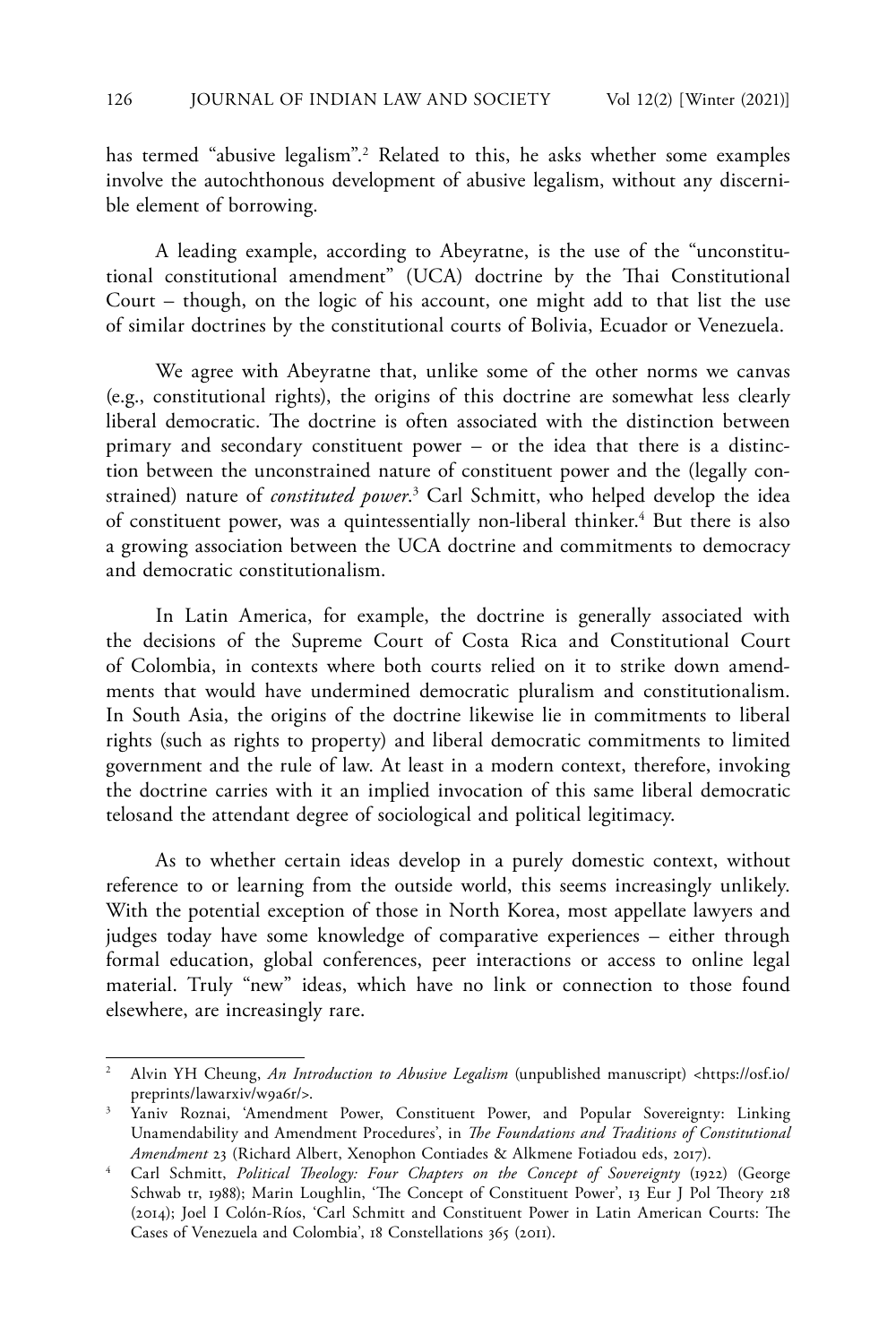One thing Abeyratne notes in this context, which we welcome, is that the book provides one a useful tool for distinguishing abusive borrowing from other misuses of democratic constitutional norms – i.e., the notion of the "democratic minimum core". This notion of democracy is one we derive both from an overlapping consensus among political and constitutional theorists about what, at minimum, constitutional democracy requires or entails. It also reflects an "overlapping consensus" among extant democracies about the kinds of practices required to maintain democracy – or the overlap in actual constitutional practices and arrangements among "free" democracies worldwide. Hence, it consists of a commitment to: (1) regular free and fair multi-party elections; (2) political rights and freedoms; and (3) the set of institutional checks and balances necessary to realize the other commitments, in practice.<sup>5</sup>

Using this approach, we are able to distinguish between developments that threaten the minimum core of democracy versus more contestable, context-specific democratic constitutional commitments. In the *NJAC Case*, 6 for example, the Supreme Court of India struck down attempts to "reform" the system of judicial appointments in India to give a greater role to the political branches of government. This was a hard case for the democratic legitimacy of judicial review: on the one hand, the context for these changes was an attempt by Modi to centralize power and undermine the independence of a range of fourth branch institutions. This suggested the value, for democracy, of constraining any attempt further to undermine the independence of institutions such as the Supreme Court.

But on the other hand, there is a good democratic argument for some form of periodic government input into the process of judicial appointment, and because of this, most constitutional systems allow greater scope than the Indian model for political input into the system of judicial appointments. While concerning, the relevant changes did not immediately threaten the democratic minimum core, and hence were beyond what we mean by the idea of "abusive constitutional borrowing".

Similarly, while some of the Court's motives for invalidating the relevant changes may have been open to question, the decision itself was not abusive in

<sup>5</sup> Rosalind Dixon & Landau, 'Competitive Democracy and the Constitutional Minimum Core', in *Assessing Constitutional Performance* 268 (Tom Ginsburg & Aziz Huq eds, 2016); *See also* Rosalind Dixon & David Landau, 'Transnational Constitutionalism and a Limited Doctrine of Unconstitutional Constitutional Amendment', 13 Int'l J Cons L 606, 634 (2015); David Landau & Rosalind Dixon, 'Constraining Constitutional Change', 50 Wake Forest L Rev 859 (2015); Rosalind Dixon & Landau, 'Competitive Democracy and the Constitutional Minimum Core', in *Assessing Constitutional Performance* 268 (Tom Ginsburg & Aziz Huq eds, 2016); David Landau & Rosalind Dixon, 'Abusive Judicial Review: Courts Against Democracy', 53 UC Davis L Rev 1313 (2019); Rosalind Dixon*, '*Responsive Judicial Review: Democracy and Dysfunction in the Modern Age' (Forthcoming 2022); *Compare* Tom Ginsburg & Aziz Z Huq, *How to Save a Constitutional Democracy* (2018).

<sup>6</sup> *Supreme Court Advocates-on-Record Assn* v *Union of India*, (2016) 5 SCC 1.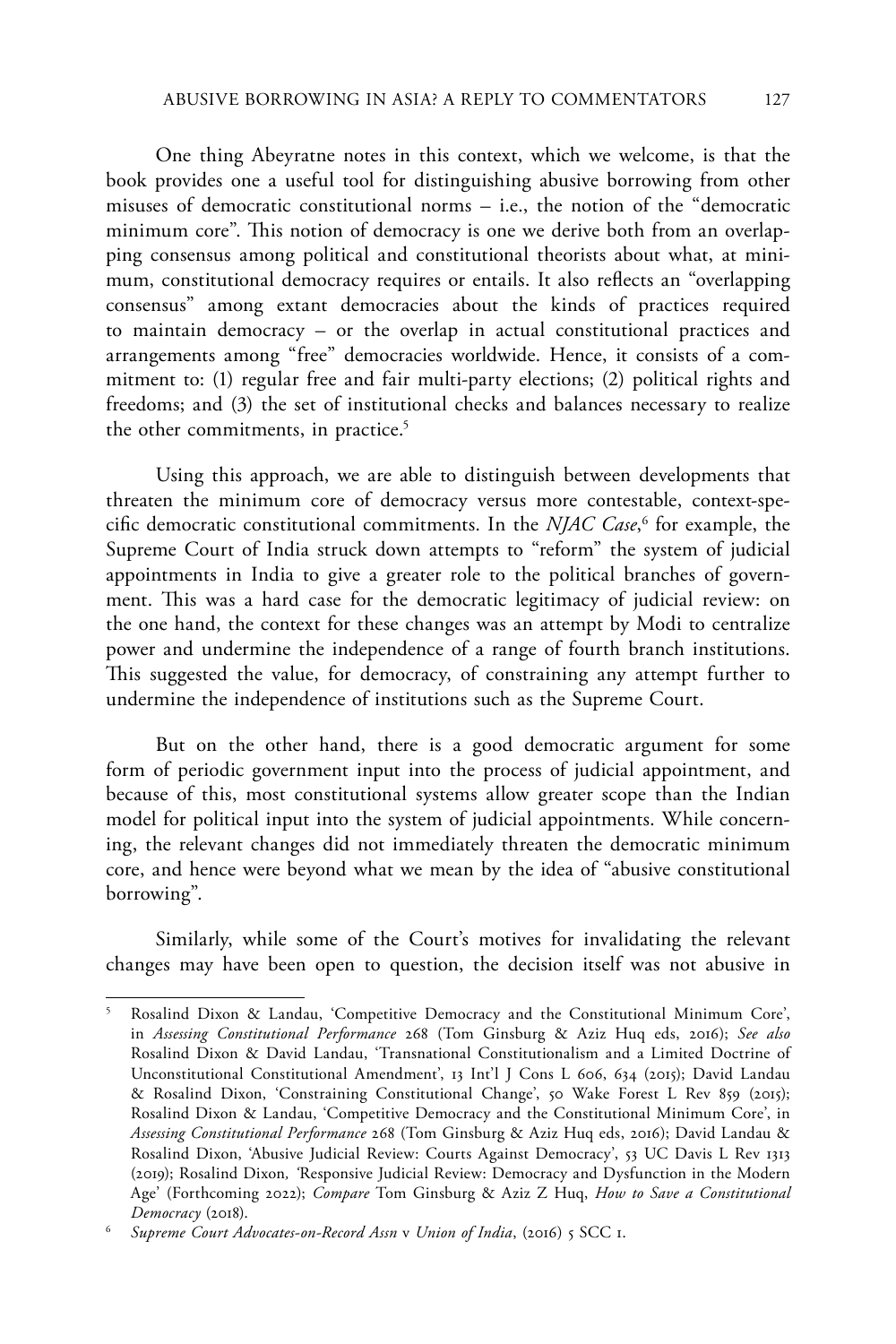nature because it did not attack the democratic minimum core. It may however have reflected a degree of "judicial self-dealing."7

## **II. Constraining Abuse? The Promise and Limits of Democratic Constitutional Design & Monitoring**

While welcoming our diagnosis of the problem, both Abeyratne and Thiruvengadam express skepticism about the likely effectiveness of our proposed response – i.e., a combination of better constitutional design and more effective international monitoring and sanctioning. Abeyratne put it this way: "*Dixon and Landau's exhaustive account of the various means through which liberal democracy can be subverted, and the increasing sophistication of would-be authoritarians, left me with the sense that abusive constitutional borrowing cannot be conquered through better monitoring and designing smarter norms. Rather, it seems that we face an endless game of whack-a-mole: for every illiberal or anti-democratic move that is thwarted, a new wrinkle emerges from the authoritarian playbook*".

The most promising response to this problem, Abeyratne suggests, is to focus on the structural features of democracy most likely to produce would-be authoritarian leaders. For example, Abeyratne points in this context to a system of ranked-choice (or preferential) voting as one tool that can make democracy more representative. We agree wholeheartedly with the substance of his proposal. Indeed, elsewhere one of us has argued (with Anika Gauja) that it is the combination of continent policy choices, compulsory and ranked choice voting in Australia that is largely responsible for defeating the rise of illiberal populists or anti-constitutional populist parties and politics.<sup>8</sup>

But we do think that Abeyratne overlooks the intersection between these ideas and our proposals about constitutional design. Electoral systems, for instance, can be monitored and protected by a range of institutions – including generalist and specialist courts and electoral monitoring institutions. In the book, we propose the idea of spreading the responsibility for protecting the existing electoral system across a range of different institutions of this kind. Similarly, electoral systems and regulations are often one of the prime targets of efforts at abusive constitutional change.9 One of the design responses to abusive constitutionalism, therefore, involves the attempt to give additional entrenchment

<sup>7</sup> Po Jen Yap & Rehan Abeyratne, 'Judicial Self-Dealing and Unconstitutional Constitutional Amendments in South Asia', 19 Int'l J Const L 127 (2021).

<sup>8</sup> Rosalind Dixon & Anika Gauja, 'Australia's Non-populist Democracy? The Role of Structure and Policy', in *Constitutional Democracy in Crisis*? 395 (Mark A Graber, Sanford Levinson & Mark Tushnet eds, 2018).

<sup>9</sup> Dixon & Landau (n 1); *See also* Dixon (n 5).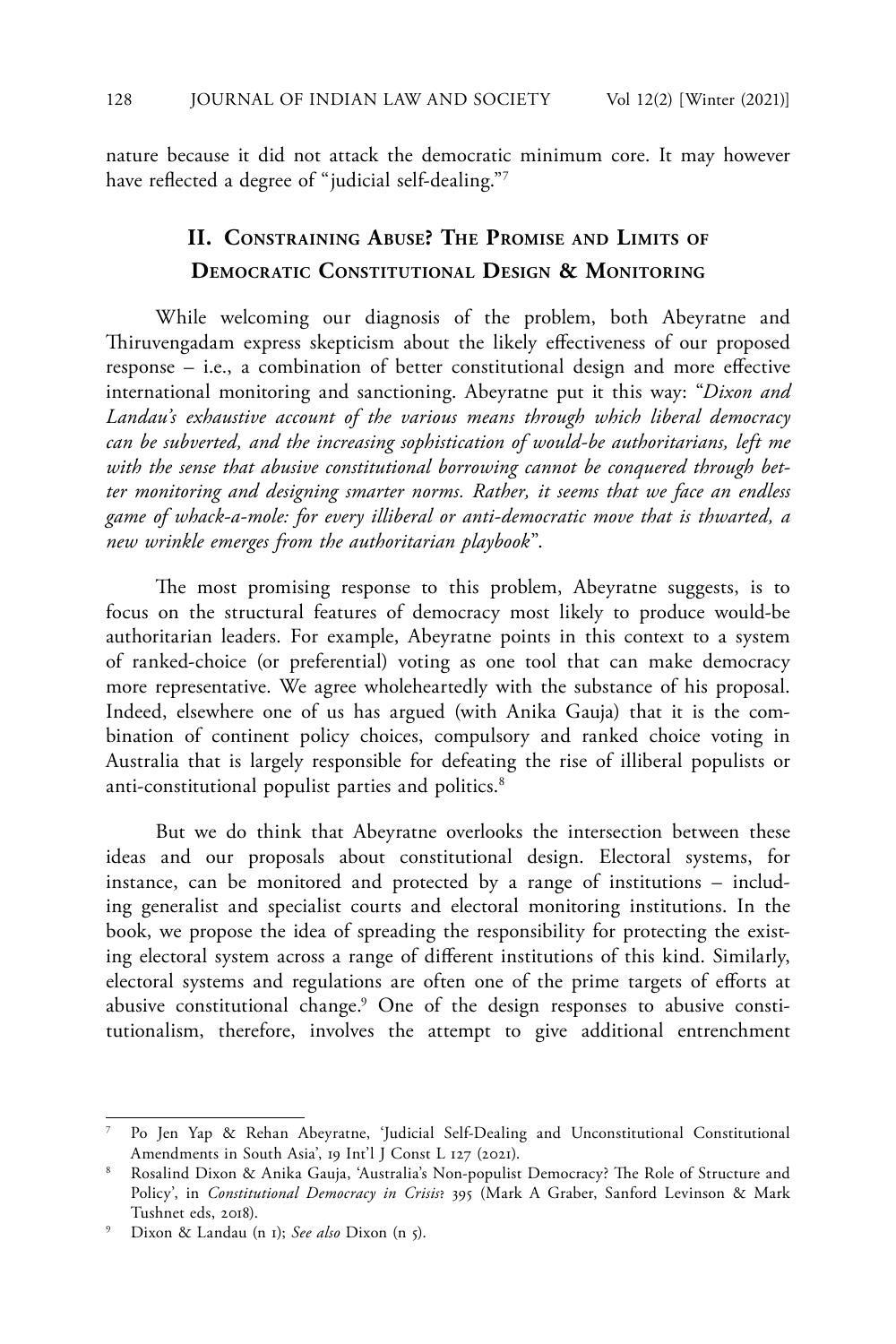to electoral regulation - within a system of "tiered" constitutional design.<sup>10</sup> Constitutional and electoral design, in other words, go together: one reduces the chance of electoral success for would-be authoritarians, the other guards against the danger of self-entrenchment by way of amendment to the electoral system.

Thiruvengadam raises another challenge for our attempt to suggest more effective international monitoring and sanctioning of abusive constitutional borrowing. He suggests that both colonialism and imperialism cast "a long shadow" over the idea of both liberalism and international monitoring, and anyone seeking to defend these ideas has to "confront that past squarely".

There are several responses to this. First, while we are committed liberal democrats, our project is focused on defending the minimum core of democracy, not thicker, more liberal variants of the democratic ideal. And a commitment to self-government has long served as a key basis for resisting imperial rule, rather than an instrument for its expansion.

Second, we agree completely with Thiruvengadam that effective international monitoring requires rethinking how that monitoring is done. As Thiruvengadam notes, international institutions such as the United Nations have a mixed record in holding countries in the Global North to account for human rights, and other international law violations. This means that many international institutions lack credibility in the Global South. It also gives would-be authoritarians an obvious narrative to turn to in deflecting international critique: the language of double standards or selective enforcement. And would-be authoritarians *can and do* invoke this language as a basis for deflecting international critique.

Strengthening international monitoring, therefore, means increasing both the willingness and capacity of international institutions to monitor abusive cases, but also broader cases of breach of international norms.

Third, we agree with Thiruvengadam that our call to reimagine liberalism means re-imagining it across as well as within the nation-state.<sup>11</sup> Creating a more egalitarian, post-colonial form of liberalism requires accounting for the challenges of poverty and inequality on a national and global scale. And it means accounting for the variety of ways in which markets fail, including in the context of existential challenges such as climate change, and more recently, a global pandemic.<sup>12</sup>

<sup>10</sup> Dixon & Landau (n 1); *See also* Rosalind Dixon & David Landau, 'Tiered Constitutional Design', 86 Geo Wash L Rev 438 (2018).

<sup>11</sup> Dixon & Landau (n 1) 193. *See also* Rosalind Dixon & Richard Holden, *From Free to Fair Markets: Liberalism after COVID* (Forthcoming 2022).

<sup>12</sup> Arun K. Thiruvengadam, 'Fortifying Liberal Constitutional Democracy in Our Times: Reflections on "Abusive Constitutional Borrowings" ', J IND L & Soc at 4 (2022).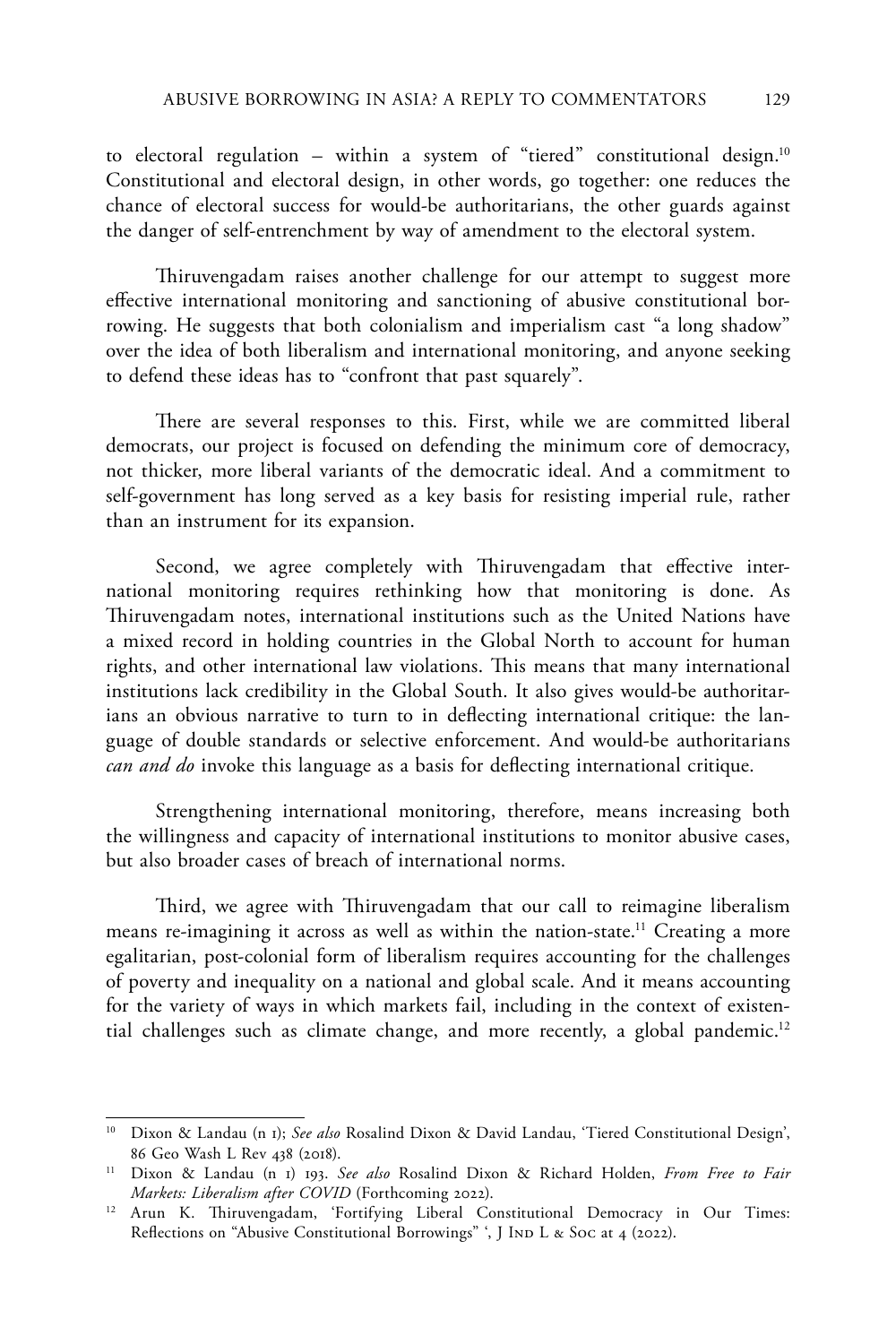For constitutional law, it also means imagining a more transformative, "fair markets" or democratically liberal model of constitutionalism.<sup>13</sup>

However, there may also be a danger to a complete embrace of Thiruvengadam's call for a post-colonial response to the problem of abusive constitutional borrowing. The language of decoloniality has powerful normative appeal: it invokes past injustice and calls for the creation of a more just and equal world-order. We are both deeply committed to that project. But it is also a discourse that can be exploited by would-be authoritarians for abusive ends – to deflect legitimate criticism of their own efforts to attack the democratic minimum core, domestically. This kind of abusive borrowing of anti-colonial, anti-imperial discourse can also have a powerful effect – precisely because it has such deep normative foundations and appeal. The same will be true for the discourse of transformative constitutionalism.

What we need, therefore, is a nuanced approach to the rhetoric of post-colonial, transformative constitutional politics. In some cases, it may reflect an effort to resist self-interested and illegitimate forms of international interference, and hence merit the strongest possible support. But in others, it may need to be nuanced by attention to the pro-democratic motives of international actors, and their desire to bolster and support localized efforts to resist abusive constitutional change.

Good motives are not enough to legitimate "outsider" forms of constitutional intervention. But they are a necessary starting point for legitimate outsider intervention.<sup>14</sup> The key question is whether international monitoring and sanctioning are ultimately constructive or destructive for democracy in the Global South.

If monitoring adversely affects democratic self-government, we should call it out for what it is – imperialist self-interest, or well-meaning colonialist imposition. But if it instead helps bolster it, we should embrace it as a potentially useful tool for strengthening democratic constitutionalism in the Global South. No international effort can replace the need for domestic mobilization in support of democracy, from either a principled or pragmatic perspective. But it may help contribute additional resources, media attention or credibility to this effort, in ways that should be embraced rather than rejected by those committed to a truly transformative model of democratic constitutionalism.

Abusive constitutional borrowing, therefore, should be understood in ways that are sensitive to the post-colonial critique – but also nuanced enough to protect against the risk that the critique itself may be subject to abusive borrowing.

<sup>13</sup> *See* Dixon, *Fair Market Constitutionalism*.

<sup>&</sup>lt;sup>14</sup> Rosalind Dixon & Vicki C Jackson, 'Constitutions Inside Out: Outsider Interventions in Domestic Constitutional Contests' 48 Wake Forest L Rev 149 (2013).